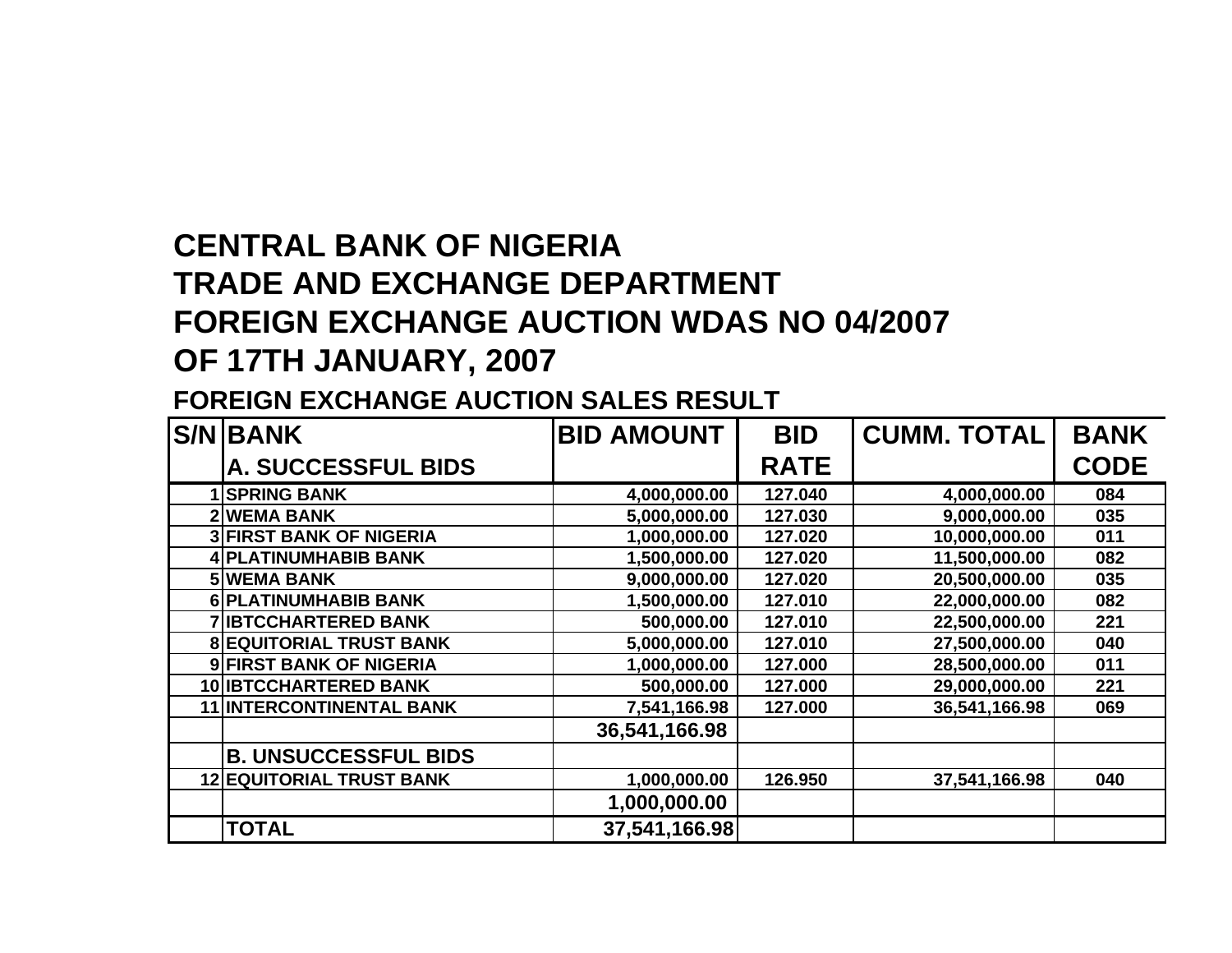## **BANKS' BDC CASH REQUEST**

| <b>S/N BANK</b>                | <b>BID AMOUNT</b> | <b>BID</b>  | <b>CUMM. TOTAL</b> | <b>BANK</b> |
|--------------------------------|-------------------|-------------|--------------------|-------------|
| <b>A. SUCCESSFUL BIDS</b>      |                   | <b>RATE</b> |                    | <b>CODE</b> |
| <b>1 EQUITORIAL TRUST BANK</b> | 2,000,000.00      | 127.020     | 2,000,000.00       | 040         |
| <b>2 INTERCONTINENTAL BANK</b> | 2,000,000.00      | 127.000     | 4,000,000.00       | 069         |
|                                | 4,000,000.00      |             |                    |             |
| <b>B. UNSUCCESSFUL BIDS</b>    |                   |             |                    |             |
| <b>3 WEMA BANK</b>             | 2,000,000.00      | 127.060     | 6,000,000.00       | 035         |
|                                | 2,000,000.00      |             |                    |             |
| TOTAL (A+B)                    | 6,000,000.00      |             |                    |             |

## **SUMMARY FOR WHOLESALE DAS 04 OF 17-01-2007**

 **AMOUNT OFFERED FOR SALE US\$80,000,000.00 AMOUNT SOLD AT WDAS US\$36,541,166.98 AMOUNT SOLD AT BANKS' BDC US\$4,000,000.00 TOTAL AMOUNT SOLD US\$40,541,166.98 NO. OF PATICIPATING BANKS 7**